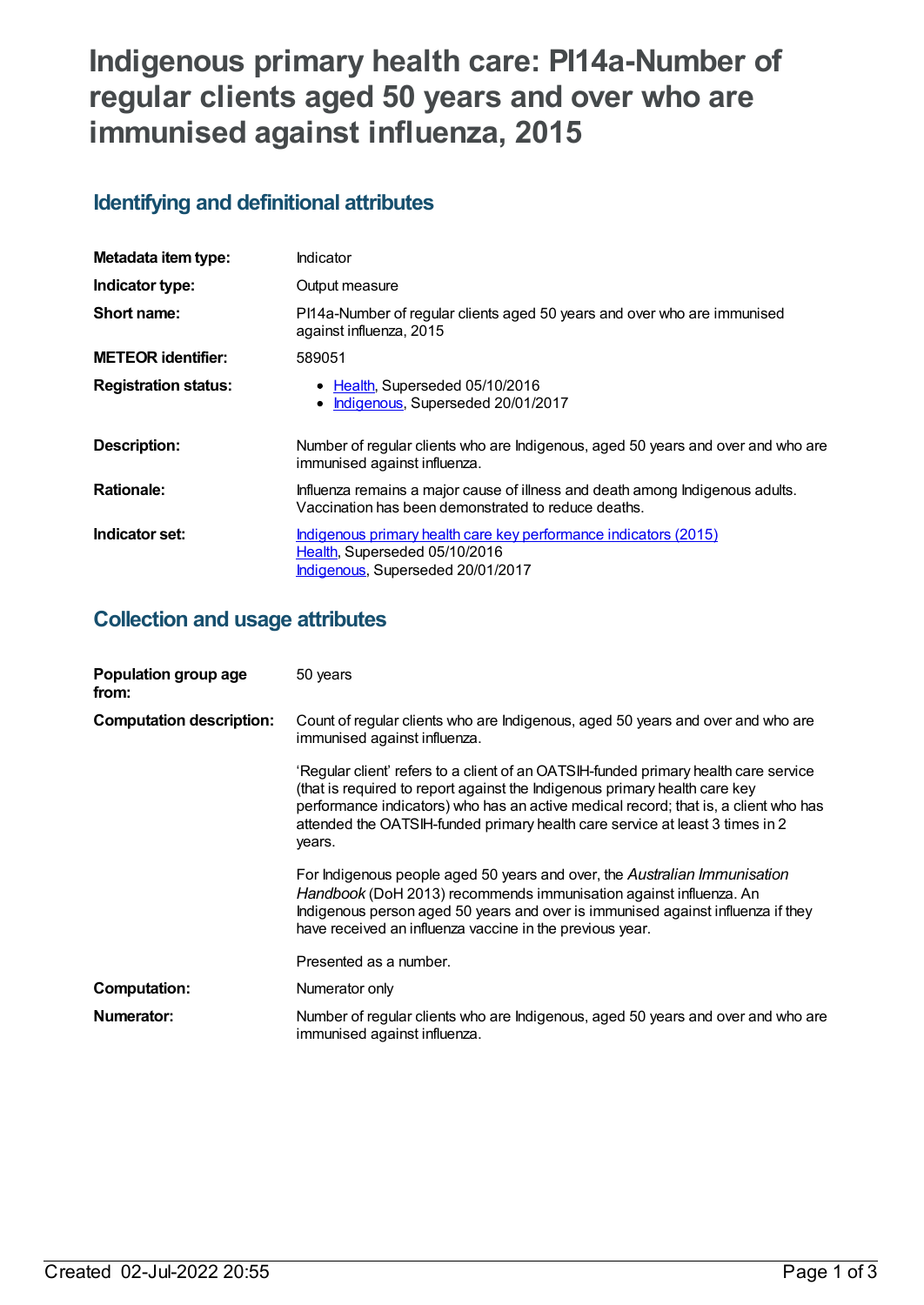[Person—Indigenous](https://meteor.aihw.gov.au/content/291036) status, code N

**Data Source**

[Indigenous](https://meteor.aihw.gov.au/content/430643) primary health care data collection

**NMDS / DSS**

[Indigenous](https://meteor.aihw.gov.au/content/585036) primary health care DSS 2015-17

**Data Element / Data Set**

Person-age, total years N[NN]

**Data Source**

[Indigenous](https://meteor.aihw.gov.au/content/430643) primary health care data collection

**NMDS / DSS**

[Indigenous](https://meteor.aihw.gov.au/content/585036) primary health care DSS 2015-17

### **Data Element / Data Set**

[Person—regular](https://meteor.aihw.gov.au/content/436639) client indicator, yes/no code N

**Data Source**

[Indigenous](https://meteor.aihw.gov.au/content/430643) primary health care data collection

**NMDS / DSS**

[Indigenous](https://meteor.aihw.gov.au/content/585036) primary health care DSS 2015-17

#### **Data Element / Data Set**

[Person—influenza](https://meteor.aihw.gov.au/content/457688) immunisation indicator, yes/no code N

**Data Source**

[Indigenous](https://meteor.aihw.gov.au/content/430643) primary health care data collection

**NMDS / DSS**

[Indigenous](https://meteor.aihw.gov.au/content/585036) primary health care DSS 2015-17

#### **Guide for use**

An Indigenous person aged 50 years and over is immunised against influenza if they have received an influenza vaccine in the previous year.

### **Disaggregation:** 1. Sex:

a) Male b) Female

**Disaggregation data elements:**

**Data Element / Data Set**

[Person—sex,](https://meteor.aihw.gov.au/content/287316) code N

**Data Source**

[Indigenous](https://meteor.aihw.gov.au/content/430643) primary health care data collection

**NMDS / DSS**

[Indigenous](https://meteor.aihw.gov.au/content/585036) primary health care DSS 2015-17